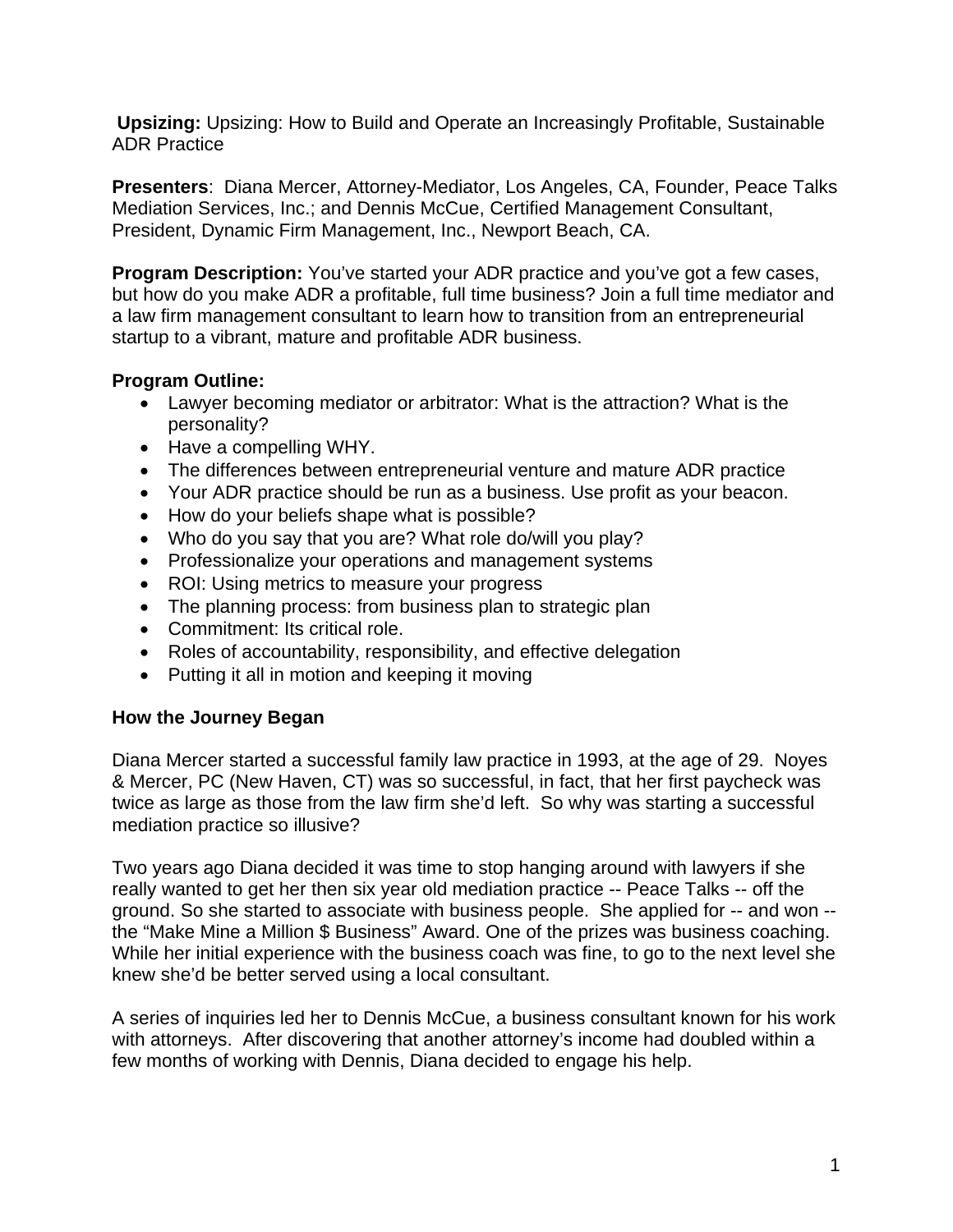But where to start? And how does this story end? To learn, visit www.peacetalks.com/ABADRS.

March 24, 2008 update: Peace Talks' gross revenues have increased by over 90% year to date (January-March 2007 to 2008).

### **Introduction**

 While mediation has matured as a profession, with numerous books, top-level training programs, conferences and international professional organizations, mediation as a business is in its infancy. For the field to mature from niche solo practitioners and boutique firms into successful, profitable, and notable businesses, mediators need to learn how to start, operate and grow a thriving mediation practice.

If the goal is to become a full-time ADR practitioner or to invigorate an existing part-time ADR practice, then an entrepreneurship education is in order. YOU MUST BEGIN TO THINK AS A BUSINESS!

What are some characteristics of successful entrepreneurs, and how do these translate into the business of mediation? In short, successful entrepreneurs are selfreliant, motivated, confident, disciplined, creative and tolerant. But to successfully start a business, and then transition it from entrepreneurial startup into a mature, growing enterprise takes a special set of skills. The business concept has to be well developed before any entrepreneurial activities are begun and it has to be designed to both change and sustain itself. This requires a mindset that begins with suspending the belief that you know what to do and move into a mode of understanding that you only have some vague (or maybe clear) idea of where you want to be. With the end in mind, you can begin to develop the roadmap (business and strategic plans) that will help you get from today's circumstances to the mediation business you would like to have.

What is the entrepreneurial cycle in the context of an ADR practice? It starts with identifying a hole in the market place, a need that is evident yet unfilled. From here, specific opportunities are identified, beginning with gaining a better understanding of the need, with exploring ones own personal circumstances, skill level, interests and motivations for wanting to move in a particular direction, and with thoroughly researching the business environment: present condition and future trends.

The analysis starts with the marketplace: For example, where are the opportunities in your community?

- Can my new ADR practice find a place in a well developed market? or,
- Can my practice be one of the first in a new market?
- What do I have to offer that will set me apart from other providers?
- How can I be accepted into a maturing market as an equivalent service provider?

Given the opportunities, are you in a position to take advantage of them?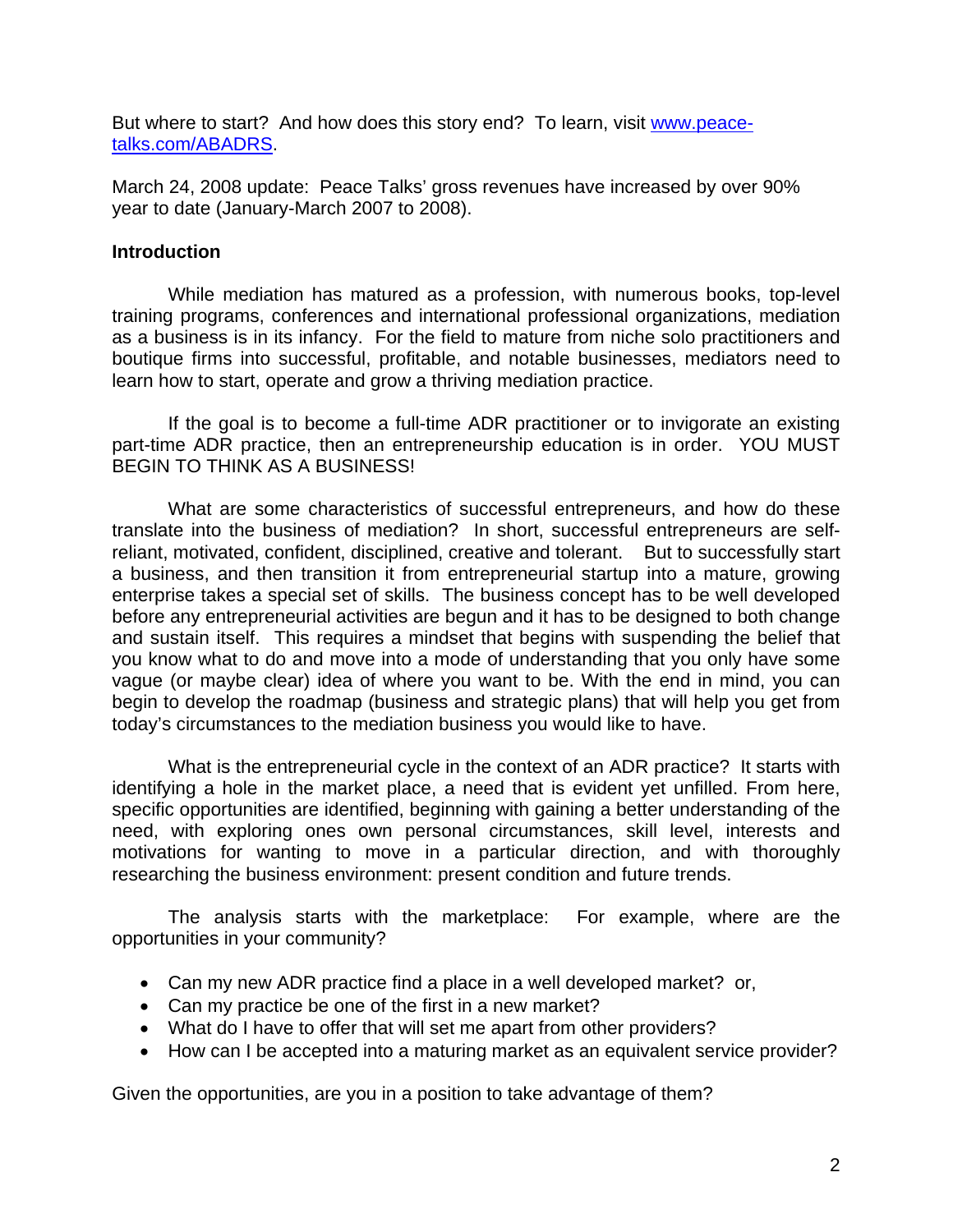- Are my personal and professional responsibilities compatible with my pursuit of this venture? If not now, when and under what circumstances?
- Can I afford the investment of my time, my money and lost opportunity?
- Am I ready to start over in a new career or field?

And what about your tolerance for business risk?

• What will happen if I fail? Do I have the fortitude and emotional make up to weather the disaster?

And your tolerance for business growth?

• If I am wildly successful, then what? Are you willing to give up your concept of who you are so that you can become the person you will need to be?

 Let's say that you have now learned everything you need to know about yourself and your circumstances and you understand your market. You are prepared to move forward. At this point, focus on management issues is essential. For example:

- What is the purpose of my business?
- What values are important to me?
- What is my vision of success?
- What resources will it take to get there?
- What are the external and internal environmental factors which will influence the success of my business?

In building a solid business plan, you'll answer each of these questions with specificity- all before you spend your first dollar on office supplies.

As your planning continues, you'll answer these questions:

- What is my start-up strategy?
- Which legal structure is best?
- What is my financing strategy?
- Who are my trusted advisors, and what do they think of my plans? Pay particular attention to those who seem negative or demanding… they are probably your best friends. (Many advisors are inclined to tell you what you want to hear.)

And, once you're ready to actually open your office:

- What kind of facility and staff will I have?
- What is a reasonable marketing budget?
- What marketing methods will be most beneficial?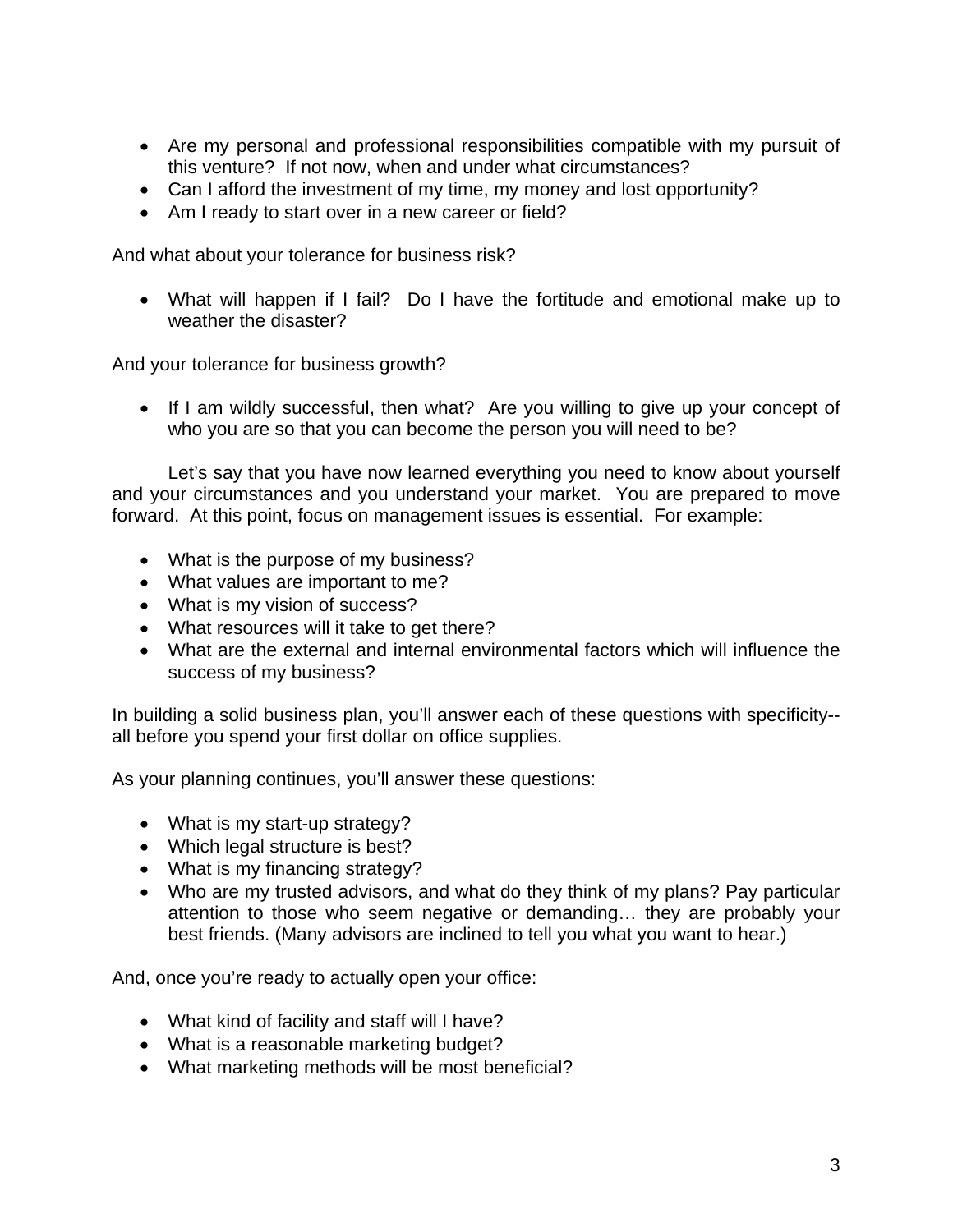No successful business starts without an end in mind. Although the one constant in business is change, employing metrics to measure, evaluate, and re-evaluate each of your business strategies and plans is crucial to ongoing success, growth, and maturation with the marketplace. Beginning with the end in mind, you'll ask and answer:

- What is my ultimate goal?
- What is my growth strategy?
- How can I measure my progress?
- How can I continue to monitor the marketplace and evaluate my services in the context of the internal and external environment?
- How can I find and evaluate new opportunities within the field?
- What is my exit strategy?

As you go through the phases from startup to mature enterprise, you'll use your business plan (Make sure that you have one – written out, not just in your head!) over and over again as a guide as to which activities create value, and which aspects put you at risk for destroying the value you have created. For example, does a particular activity increase cash flow, increase your expected growth rate, give a competitive advantage for a longer period of time or reduce costs? If so, then the activity adds value. If not, perhaps it is time to consider a different service or strategy. Your success in the early months or even years will be measured by how closely your operations match your business plan. It is not as simple as asking whether or not you are operating in the red. Evaluation and reevaluation will allow you to answer the question: Am I on track for economic health? Using your plan in this way will help you to work smarter, to avoid quagmires and to direct your attention to value creating activities, plus it will help you to stay positive and motivated.

 Let's say you have achieved a sustainable practice. The transition from startup to mature business can be tricky. The same entrepreneurial energy may or may not serve you well as you set up business systems, evaluate new business opportunities, and grow your business. How can you evaluate your business impartially, and make sure it's poised for future success, without letting emotions cloud your vision?

Repeating the same steps initially undertaken to start the business will inform your decisions. Asking such questions as:

- Do I want to simply maintain my current level of activity?
- Am I interested in branching out into new geographical or specialty areas?
- Are there other areas of unmet needs that I could address through my practice and which may represent business opportunities?
- Have I lost my focus?
- Are my services still relevant to consumers?
- Does my practice need to be revitalized?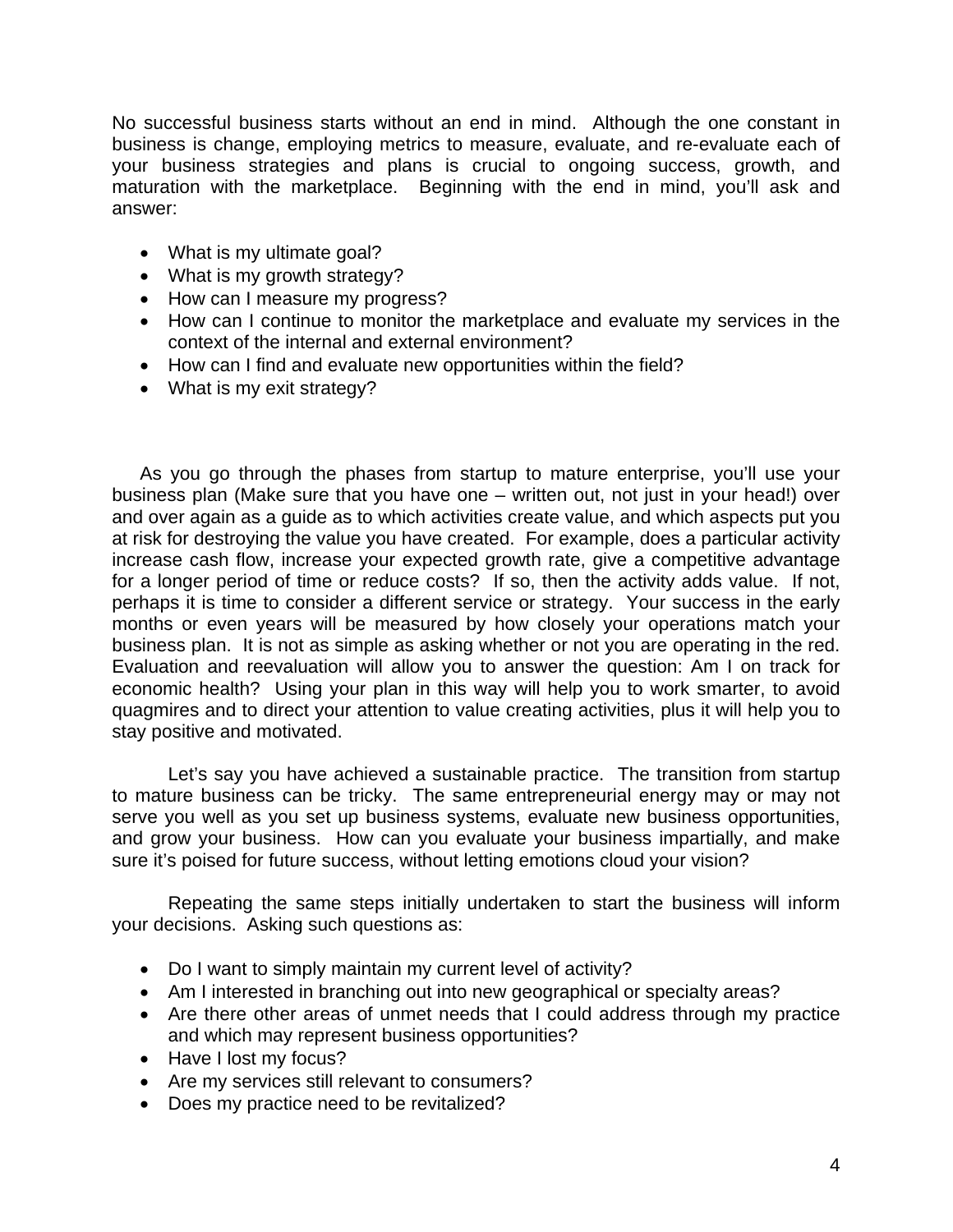• Have I fallen into the trap of expert bias?

The answers to these questions could reveal that it's time to reassess and reevaluate your practice, and to update your strategic plan. If planned well, letting go of some aspects of your practice may be the best thing for you and for the business. You may find yourself personally energized by a collaborative relationship with another provider or strategic partner.

 The goal for *Upsizing* is that practitioners will have the luxury to make a good living doing work that they love, and that they are able to build a successful business which meets the needs of their community and consumers at the same time.

## **Resources:**

## **Books:**

Really useful general business books:

*The E-Myth Revisited*: *Why Most Small Businesses Don't Work and What to do About it*, by Michael Gerber (Harper Collins 1995). See also www.e-myth.com.

*Growing Pains: Transitioning from an Entrepreneurship to a Professionally Managed Firm, 4th Edition,* by Eric G. Flamholtz and Yvonne Randle (Jossey-Bass 2007). Consultant Yvonne Randle is especially insightful and helpful: contact: yr@mgtsystems.com see also www.mgtsystems.com

Books about starting or operating a mediation practice, with mini-reviews:

*Becoming a Mediator*, by Peter Lovenheim and Emily Doskow (Nolo Press 2004) and *Becoming a Mediator*, by Peter Lovenheim (Jossey-Bass2002). The Nolo Press book is an update and addition to the earlier title. Both are great books, but they don't go into much detail beyond setting up an office, and they don't discuss or evaluate the business operations protocols and metrics which mediators need in order to run a successful, profitable business that offers mediation services (as opposed to working as a mediator who happens to be in business). www.nolo.com

*Mediation Career Guide*, by Forrest S. Mosten (Jossey-Bass 2001). A terrific book aimed at helping a budding mediator decide whether or not to make a career transition to mediation. This book contains very little about setting up and running a practice, even less than *Becoming a Mediator,* and nothing at all about the entrepreneurial business decisions involved in operating a practice.

*The Complete Guide to Mediation*, by Forrest S. Mosten (ABA 1997). Again, a terrific book, but its focus is different than *The Business of Mediation.* Other than a chapter on setting up a mediation-friendly law office, the focus of *The Complete Guide to Mediation*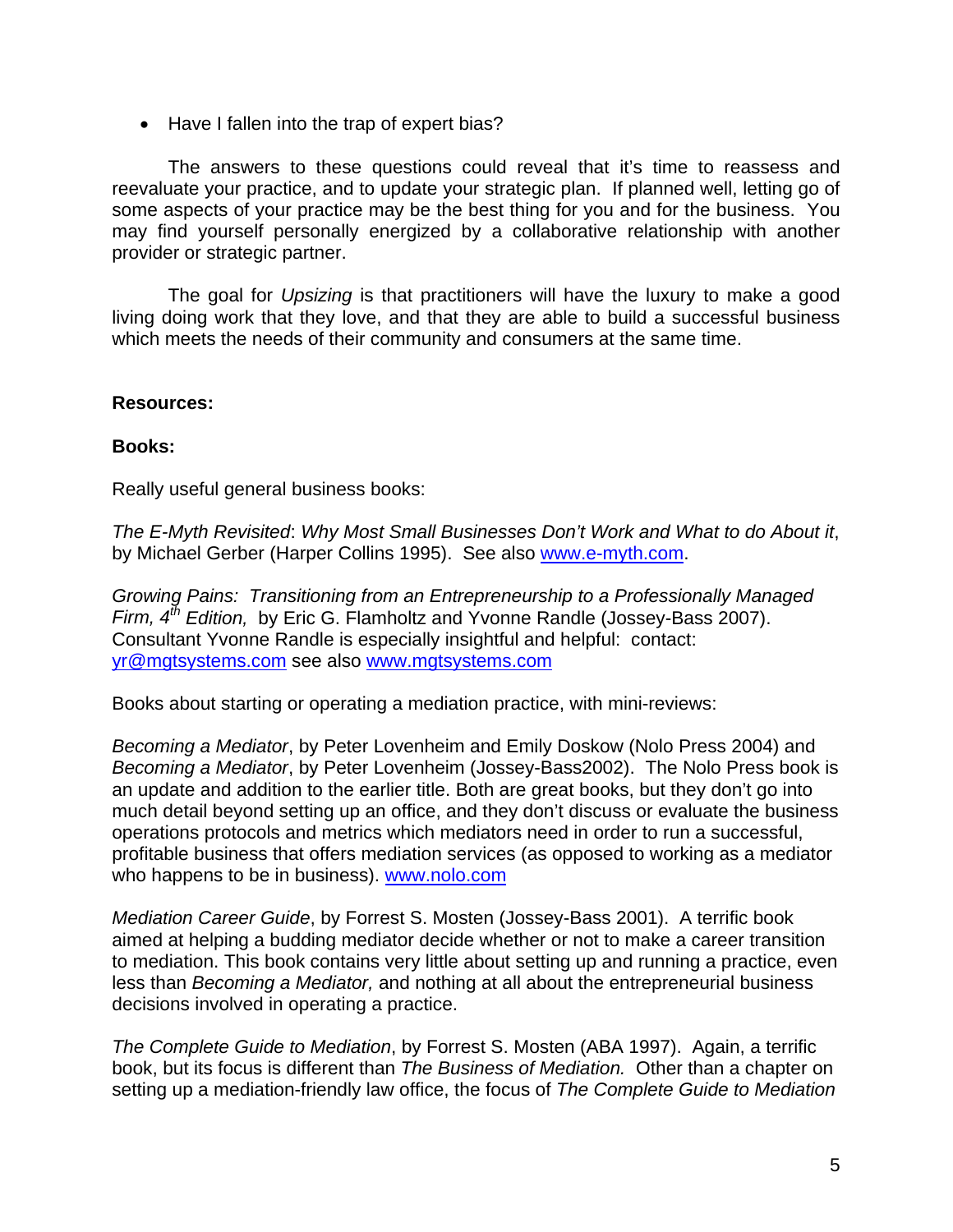is on mediation skills, lawyers as mediators, training, and some paperwork and drafting issues, not on setting up a mediation office as a business.

*The Fundamentals of Family Mediation*, John M. Haynes (State University of New York Press 1994). The late Dr. Haynes published this classic that is still a favorite among practitioners. This book is geared toward divorce mediation professionals; its emphasis is on family law mediation skills and devotes only a few pages to running a mediation practice.

*Starting Your Own Mediation Practice: A Workbook,* Sarah Childs Grebe (Casamar Enterprises 1985), appears to be out of print and neither Mercer nor McCue has eve seen a copy.

*The Divorce Mediation Handbook: Everything You Need to Know,* Paula James (Jossey Bass 1997), focuses on how to mediate divorces, not the business of setting up and operating a divorce mediation practice from a business perspective.

*Marketing and Maintaining a Family Law Mediation Practice, Paula James (American* Lawyer Media 1994) appears to be out of print. This book is a decent primer on the basics of setting up a practice, but offers little detail on the business of running and growing a mediation practice as a profitable business.

*How to Start and Build A Law Practice 5<sup>th</sup> Edition, Jay G. Foonberg (ABA Press, 2004)* is similar in focus to *The Business of Mediation*. It's also one of the ABA Press' most popular titles and a solid seller on Amazon.com. It's the book Diana Mercer used when she started Noyes & Mercer, PC, and it continues to be a great resource.

*How to Make Money as a Mediator (And Create Value for Everyone): 30 Top Mediators Share Secrets to Building a Successful Practice,* Jeffrey Krivis and Naomi Lucks (Wiley Jossey Bass 2006) is a nice complement to *The Business of Mediation.* The anecdotal stories shared by the mediators in *How to Make Money as a Mediator* focus on the skills, personality traits, and practices which have made some of the country's top mediators successful. It does not, however, outline how to set up a business, how to design and implement office protocols, engage in strategic planning, or grow a business from a business perspective.

#### **Program materials:** www.peace-talks.com/ABADRS

## **Appendix:**

Role Descriptions: http://peace-talks.com/employment

**Online Resources:** www.mgtsystems.com identify the pyramid of organizational development for your individual firm, how to identify strengths and weaknesses, and learn what to do to fix them.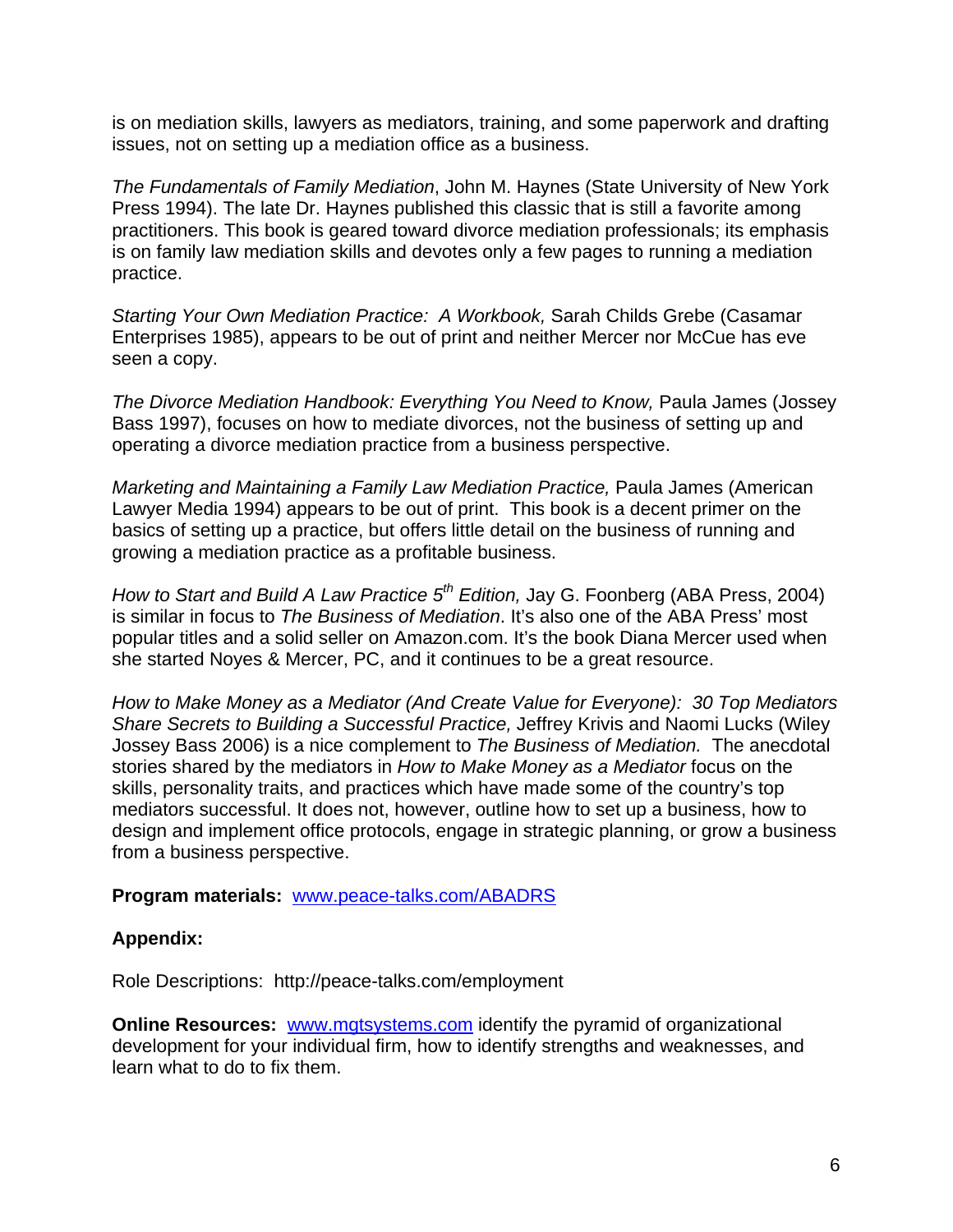Examples of employment ads and job descriptions: www.peace-talks.com/employment

Duct Tape Marketing & Duct Tape Newsletter: www.ducttapemarketing.com

www.nawbo.org National Association of Women Business Owners

www.countmein.org and www.makemineamillion.org dedicated to helping 1,000,000 women-owned businesses reach \$1 million in gross revenue by 2010

Coaching Resources: Dynamic Firm Management, www.dynamicfirm.com.

Coach Connection, www.findyourcoach.com, ask for Bill Dueease.

# **Program Presenters:**

**Diana Mercer** is an Attorney-Mediator and founder of Peace Talks Mediation Services in Los Angeles (www.peace-talks.com). A veteran litigator, she now devotes her practice solely to mediation. She is the co-author of *Your Divorce Advisor: A Lawyer and a Psychologist Guide You Through the Legal and Emotional Landscape of Divorce* (Fireside 2001). She's an Advanced Practitioner Member of the Association for Conflict Resolution (ACR) and is admitted to practice law in California, New York, Connecticut, Pennsylvania and before the Supreme Court of the United States.

**Dennis McCue**, CMC, is a management consultant to law firms and other professional service firms. For over 20 years, he has helped hundreds of firm leaders develop their vision for the future, plan strategies and provide effective management, business development and growth for their firms. He is a Certified Management Consultant (CMC), a certification awarded by the Institute of Management Consultants USA. He's a former president of the Southern California Chapter and recently completed his tenure as Board Chairman. Dennis has served as a member of the executive committee of the Los Angeles County Bar Association's Law Practice Management Section. He has published in legal publications in Los Angeles and Orange County, CA as well as in several national legal journals.

Dennis is a member of the Los Angeles County Bar Association (associate), the California State Bar (Law Practice Management Section), the Association for Accounting Marketing, the Association for Accounting Administration, the American Management Association and the California Society of CPAs.

A 1974 graduate of the University of Dayton with major emphasis in theology and philosophy, he did graduate work in business at the University of Pittsburgh. He has studied extensively in management, personal growth, sales and consulting.

# **Firm Profile: Peace Talks Mediation Services, Inc.**